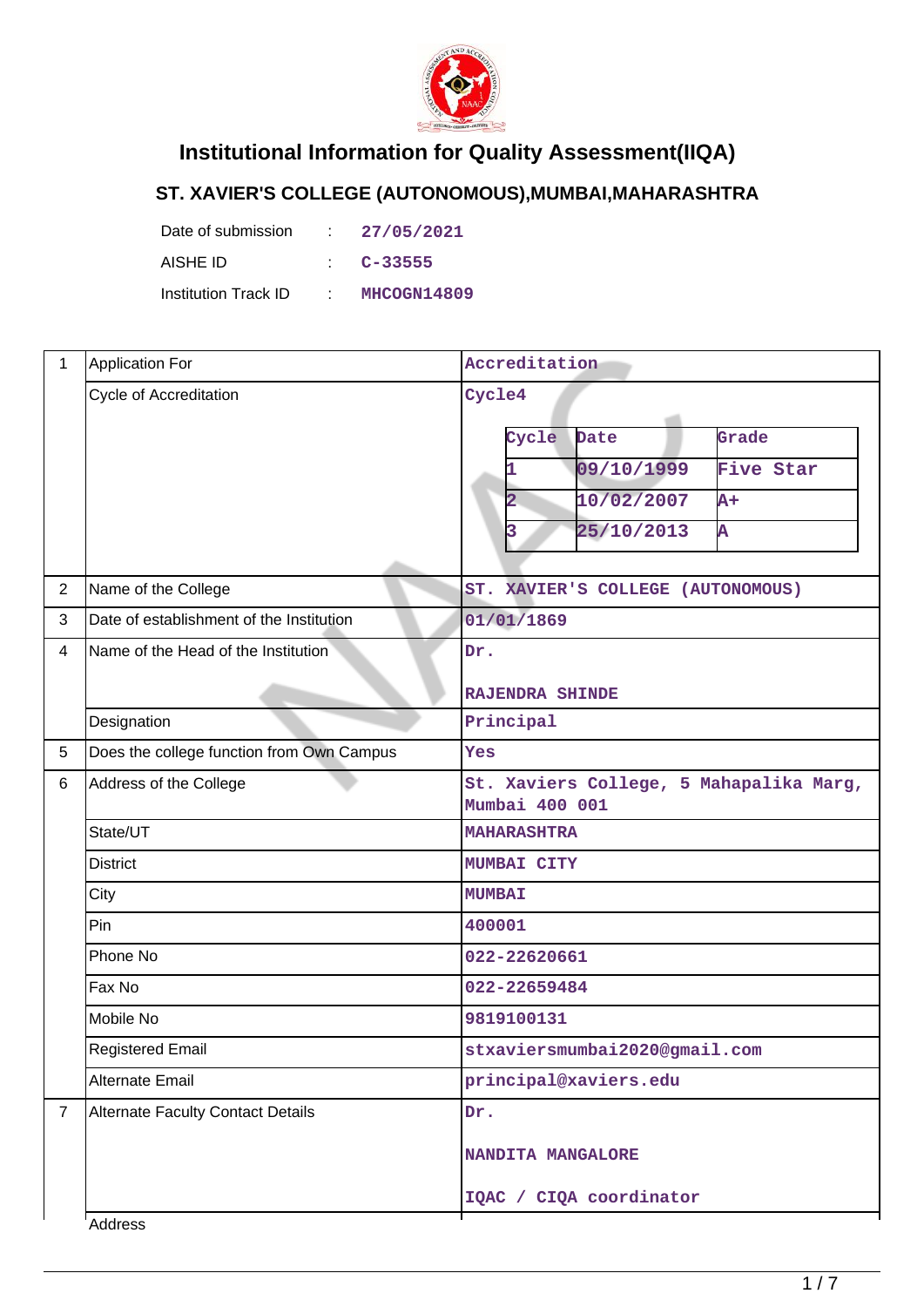|                 |                                                                                                                            | Department of Life Science and<br>Biochemistry, St. Xaviers College, 5<br>Mahapalika Marg, Mumbai 400001 |  |  |
|-----------------|----------------------------------------------------------------------------------------------------------------------------|----------------------------------------------------------------------------------------------------------|--|--|
|                 | State/UT                                                                                                                   | <b>MAHARASHTRA</b>                                                                                       |  |  |
|                 | City                                                                                                                       | <b>MUMBAI</b>                                                                                            |  |  |
|                 | Pin                                                                                                                        | 400001                                                                                                   |  |  |
|                 | Phone No                                                                                                                   | 022-22620665                                                                                             |  |  |
|                 | Fax No                                                                                                                     | 022-22617677                                                                                             |  |  |
|                 | Mobile No                                                                                                                  | 9869661947                                                                                               |  |  |
|                 | Email                                                                                                                      | iqac.coordinator@xaviers.edu                                                                             |  |  |
|                 | <b>Alternate Email</b>                                                                                                     | vp.academics@xaviers.edu                                                                                 |  |  |
| 8               | Website                                                                                                                    | www.xaviers.edu                                                                                          |  |  |
| 9               | Has the Institution completed 6 years of existence /<br>Years of graduation of last two batches                            | Yes<br>Year1- 2019 Year2- 2020                                                                           |  |  |
| 10              | Nature of the college                                                                                                      | Grant-in-aid and Self Financing                                                                          |  |  |
| 11              | <b>College Affiliation</b>                                                                                                 | Affiliated                                                                                               |  |  |
| 12 <sup>°</sup> | Name of the affiliating University(ies) and the state(s) in which the University(ies) is located                           |                                                                                                          |  |  |
|                 | <b>State</b><br><b>University Name</b>                                                                                     | <b>Documents</b>                                                                                         |  |  |
|                 | University of Mumbai<br>Maharashtra                                                                                        | <u>View Document</u>                                                                                     |  |  |
|                 |                                                                                                                            |                                                                                                          |  |  |
| 13              | Is the Institution recognized under section 2(f) of the<br><b>UGC Act?</b>                                                 | Yes<br>21/11/2014                                                                                        |  |  |
|                 |                                                                                                                            | <u>View Document</u>                                                                                     |  |  |
| 14              | Is the Institution recognized under section 12B of the  Yes<br><b>UGC Act?</b>                                             | 21/11/2014                                                                                               |  |  |
|                 | If yes, date of recognition by UGC under section<br>12B along with latest Plan General Development<br>Grant release letter | <u>View Document</u>                                                                                     |  |  |
| 15              | Is the institution recognised as an Autonomous<br>College by the UGC?                                                      | Yes                                                                                                      |  |  |
|                 |                                                                                                                            | <u>View Document</u>                                                                                     |  |  |
| 16              | Is the institution recognised as a 'College with<br>Potential for Excellence (CPE)' by the UGC?                            | Yes                                                                                                      |  |  |
|                 |                                                                                                                            | <u>View Document</u>                                                                                     |  |  |
| 17              | Is the institution recognised as a 'College of<br>Excellence' by the UGC?                                                  | Yes<br>View Document                                                                                     |  |  |
| 18              | Is the College offering any programmes recognised                                                                          | <b>No</b>                                                                                                |  |  |
|                 | by any Statutory Regulatory Authority (SRA)<br><b>Statutory Regulatory Authorities</b>                                     |                                                                                                          |  |  |
|                 |                                                                                                                            | SRA program<br>Document                                                                                  |  |  |
|                 |                                                                                                                            | No Content                                                                                               |  |  |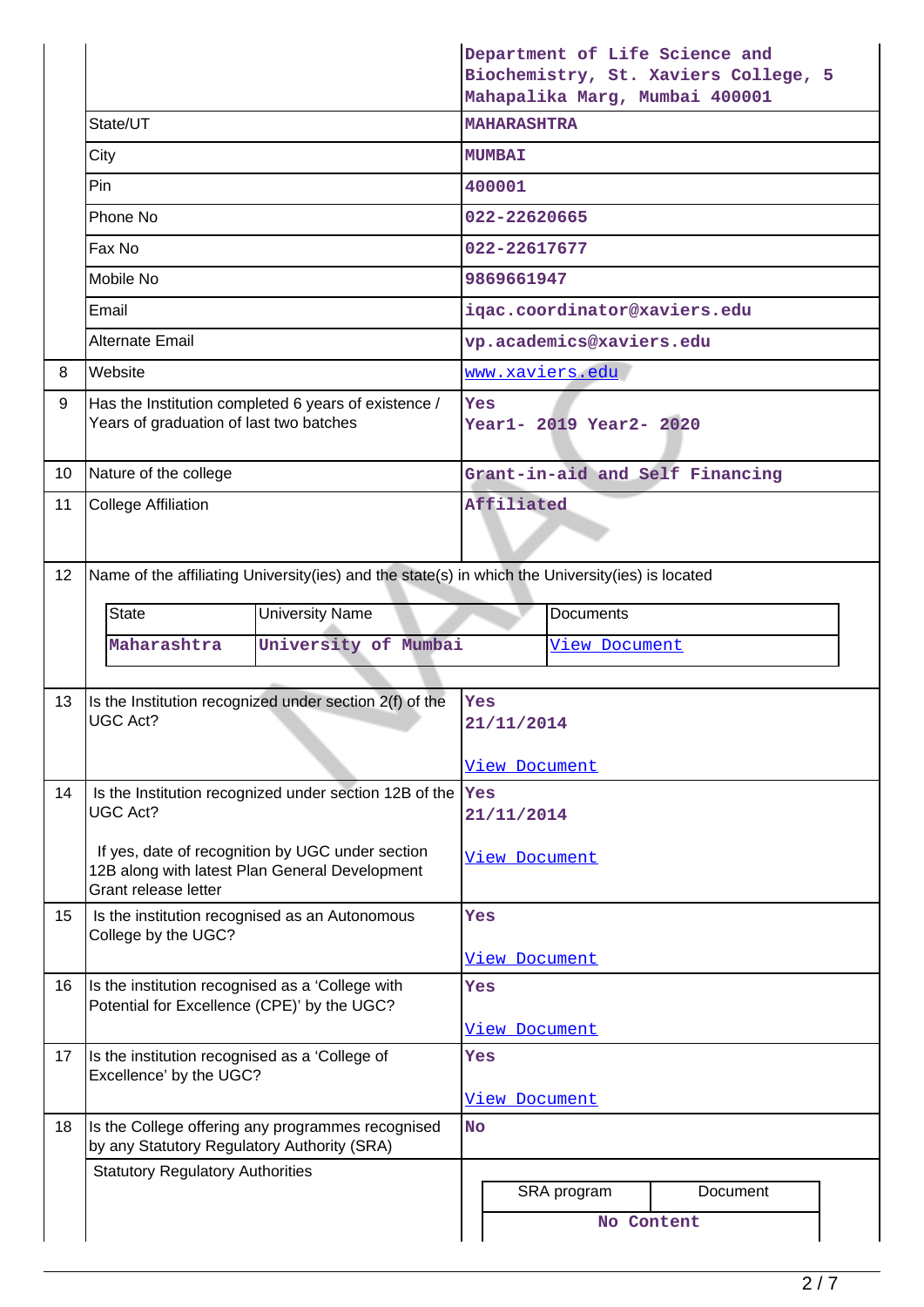| 19 | If the institution is not affiliated to a university and is<br>offering programmes recognized by any Statutory<br>Regulatory Authorities (SRA), are the programmes<br>recognized by Association of Indian Universities(AIU)<br>or other appropriate Government authorities as<br>equivalent to UG / PG Programmes of a University |                                      | Not Applicable |                               |                        |                           |
|----|-----------------------------------------------------------------------------------------------------------------------------------------------------------------------------------------------------------------------------------------------------------------------------------------------------------------------------------|--------------------------------------|----------------|-------------------------------|------------------------|---------------------------|
| 20 | Number of programmes offered                                                                                                                                                                                                                                                                                                      |                                      |                |                               |                        |                           |
|    | Programmes                                                                                                                                                                                                                                                                                                                        |                                      | Number         |                               |                        |                           |
|    | UG                                                                                                                                                                                                                                                                                                                                |                                      |                | 32                            |                        |                           |
|    | $_{\rm PG}$                                                                                                                                                                                                                                                                                                                       |                                      |                | 14                            |                        |                           |
|    | Post Master's (DM, Ayurveda                                                                                                                                                                                                                                                                                                       |                                      |                | $\overline{0}$                |                        |                           |
|    | Vachaspathi, M.Ch)                                                                                                                                                                                                                                                                                                                |                                      |                |                               |                        |                           |
|    | Pre Doctoral (M.Phil)                                                                                                                                                                                                                                                                                                             |                                      |                | $\overline{0}$                |                        |                           |
|    | Doctoral (Ph.D)                                                                                                                                                                                                                                                                                                                   |                                      |                | 8                             |                        |                           |
|    |                                                                                                                                                                                                                                                                                                                                   | Post Doctoral (D.Sc, D.Litt,         |                | $\overline{0}$                |                        |                           |
|    | LLD)                                                                                                                                                                                                                                                                                                                              | PG Diploma recognised by statutory 0 |                |                               |                        |                           |
|    |                                                                                                                                                                                                                                                                                                                                   | authority including university       |                |                               |                        |                           |
|    | Diploma                                                                                                                                                                                                                                                                                                                           |                                      |                | 6                             |                        |                           |
|    | Certificate / Awareness                                                                                                                                                                                                                                                                                                           |                                      | 9              |                               |                        |                           |
|    |                                                                                                                                                                                                                                                                                                                                   |                                      |                |                               |                        |                           |
| 21 | Programme Details                                                                                                                                                                                                                                                                                                                 |                                      |                |                               |                        |                           |
|    |                                                                                                                                                                                                                                                                                                                                   |                                      |                |                               |                        |                           |
|    | Program                                                                                                                                                                                                                                                                                                                           | Department                           |                | <b>University Affiliation</b> | <b>SRA Recognition</b> | <b>Affiliation Status</b> |
|    | <b>BA(Ancient</b>                                                                                                                                                                                                                                                                                                                 | Ancient                              |                | University of                 |                        | Permanent                 |
|    | Indian                                                                                                                                                                                                                                                                                                                            | Indian                               | Mumbai         |                               |                        |                           |
|    | Culture)                                                                                                                                                                                                                                                                                                                          | History                              |                |                               |                        |                           |
|    |                                                                                                                                                                                                                                                                                                                                   |                                      |                |                               |                        |                           |
|    |                                                                                                                                                                                                                                                                                                                                   | Culture And                          |                |                               |                        |                           |
|    |                                                                                                                                                                                                                                                                                                                                   | Archeology                           |                |                               |                        |                           |
|    | <b>BSc(Botany</b>                                                                                                                                                                                                                                                                                                                 | Botany                               |                | University of                 |                        | Permanent                 |
|    | and                                                                                                                                                                                                                                                                                                                               |                                      | Mumbai         |                               |                        |                           |
|    | Biochemistry)                                                                                                                                                                                                                                                                                                                     |                                      |                |                               |                        |                           |
|    | BSc(Microbiol<br>ogy and                                                                                                                                                                                                                                                                                                          | Microbiology                         | Mumbai         | University of                 |                        | Permanent                 |
|    | Biochemistry)                                                                                                                                                                                                                                                                                                                     |                                      |                |                               |                        |                           |
|    | <b>BSC(Life</b>                                                                                                                                                                                                                                                                                                                   | Life Science                         |                | University of                 |                        | Permanent                 |
|    | Science and                                                                                                                                                                                                                                                                                                                       | And                                  | Mumbai         |                               |                        |                           |
|    | Biochemistry)                                                                                                                                                                                                                                                                                                                     | Biochemistry                         |                |                               |                        |                           |
|    | <b>BSc(Botany</b>                                                                                                                                                                                                                                                                                                                 | Botany                               |                | University of                 |                        | Permanent                 |
|    | and Zoology)                                                                                                                                                                                                                                                                                                                      |                                      | Mumbai         |                               |                        |                           |
|    | <b>BSc(Statistic</b>                                                                                                                                                                                                                                                                                                              | Statistics                           |                | University of                 |                        | Permanent                 |
|    | s)<br><b>BSc(Mathemati</b>                                                                                                                                                                                                                                                                                                        | Mathematics                          | Mumbai         | University of                 |                        | Permanent                 |
|    | $\mathbf{cs}$ )                                                                                                                                                                                                                                                                                                                   |                                      | Mumbai         |                               |                        |                           |
|    | <b>BSc(Life</b>                                                                                                                                                                                                                                                                                                                   | Life Science                         |                | University of                 |                        | Permanent                 |
|    | Science)                                                                                                                                                                                                                                                                                                                          | And                                  | Mumbai         |                               |                        |                           |
|    |                                                                                                                                                                                                                                                                                                                                   | Biochemistry                         |                |                               |                        |                           |
|    | BSc(Physics)                                                                                                                                                                                                                                                                                                                      | Physics                              |                | University of                 |                        | Permanent                 |
|    | <b>BSc(Geology)</b>                                                                                                                                                                                                                                                                                                               | Geology                              | Mumbai         | University of                 |                        | Permanent                 |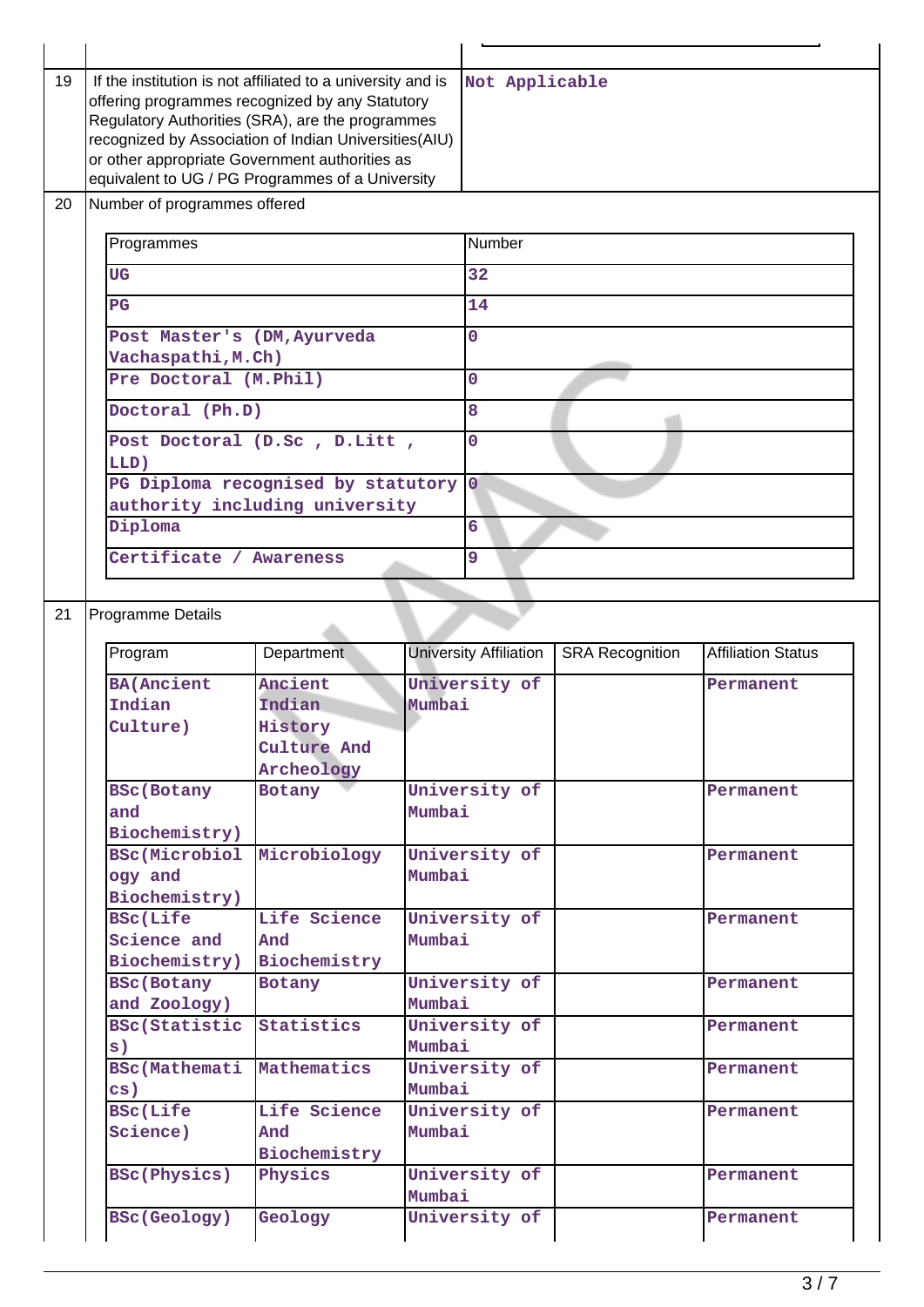|                      |                | Mumbai        |           |
|----------------------|----------------|---------------|-----------|
| <b>BSc(Chemistry</b> | Chemistry      | University of | Permanent |
|                      |                | Mumbai        |           |
| <b>BA(Sociology</b>  | Sociology And  | University of | Permanent |
| and                  | Anthropology   | Mumbai        |           |
| Anthropology)        |                |               |           |
| <b>BA(Psychology</b> | Psychology     | University of | Permanent |
| and                  |                | Mumbai        |           |
| Anthropology)        |                |               |           |
| <b>BA(Psychology</b> | Sociology And  | University of | Permanent |
| and                  | Anthropology   | Mumbai        |           |
| Sociology)           |                |               |           |
| <b>BA(Economics</b>  | Statistics     | University of | Permanent |
| and                  |                | Mumbai        |           |
| Statistics)          |                |               |           |
| <b>BA(Economics</b>  | Commerce       | University of | Permanent |
| and Commerce)        | Under Faculty  | Mumbai        |           |
|                      | Of Arts        |               |           |
| <b>BA(Economics</b>  | Economics      | University of | Permanent |
| and                  |                | Mumbai        |           |
| Psychology)          |                |               |           |
| <b>BA(Economics</b>  | Economics      | University of | Permanent |
| and                  |                | Mumbai        |           |
| Sociology)           |                |               |           |
| BA(Sociology)        | Sociology And  | University of | Permanent |
|                      | Anthropology   | Mumbai        |           |
| <b>BA(Psychology</b> | Psychology     | University of | Permanent |
|                      |                | Mumbai        |           |
| <b>BA(Political</b>  | Political      | University of | Permanent |
| Science)             | Science        | Mumbai        |           |
| BA(History)          | History        | University of | Permanent |
|                      |                | Mumbai        |           |
| BA(English)          | English        | University of | Permanent |
|                      |                | Mumbai        |           |
| <b>BA(Economics)</b> | Economics      | University of | Permanent |
|                      |                | Mumbai        |           |
| <b>BVoc(Software</b> | Vocational     | University of | Temporary |
| Development)         | Studies        | Mumbai        |           |
| <b>BVoc(Tourism)</b> | Vocational     | University of | Temporary |
|                      | Studies        | Mumbai        |           |
| <b>BMS</b>           | Management     | University of | Temporary |
|                      | <b>Studies</b> | Mumbai        |           |
| <b>BA(Mass Media</b> | Mass Media     | University of | Temporary |
| with                 |                | Mumbai        |           |
| Journalism)          |                |               |           |
| <b>BA(Mass Media</b> | Mass Media     | University of | Temporary |
| with                 |                | Mumbai        |           |
| Advertising)         |                |               |           |
| <b>BSc(Informati</b> | Information    | University of | Temporary |
| on                   | Technology     | Mumbai        |           |
| Technology)          |                |               |           |
| <b>BCom(Commerce</b> | Commerce       | University of | Permanent |
| $\mathcal{L}$        | Under Faculty  | Mumbai        |           |
|                      | Of Commerce    |               |           |
| BSc(Zoology          | Zoology        | University of | Permanent |
| and                  |                | Mumbai        |           |
|                      |                |               |           |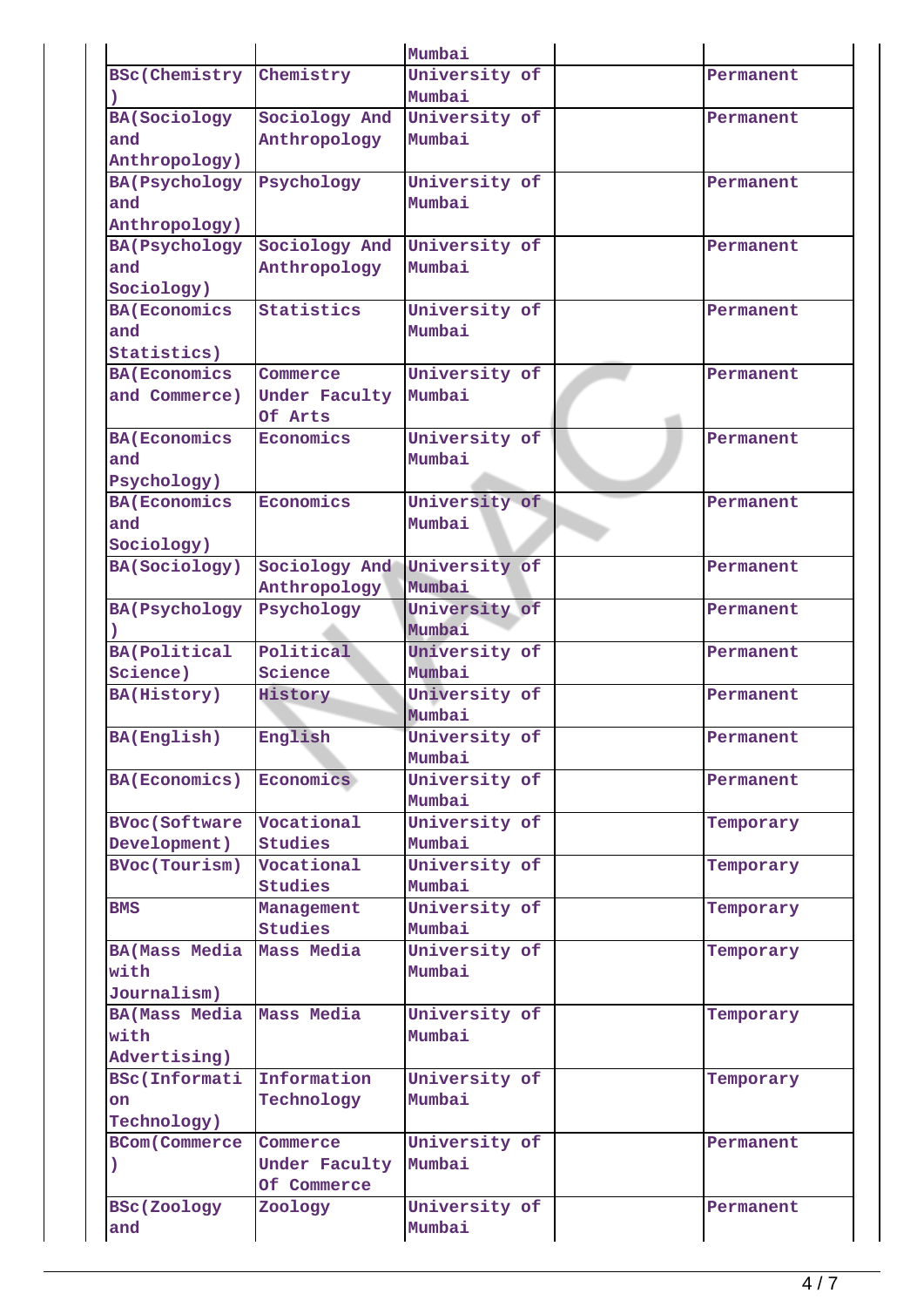| Biochemistry)     |               |               |           |
|-------------------|---------------|---------------|-----------|
| MSc(Botany)       | <b>Botany</b> | University of | Permanent |
|                   |               | Mumbai        |           |
| MA (Public        | Public Policy | University of | Temporary |
| Policy)           |               | Mumbai        |           |
| <b>MA(Ancient</b> | Ancient       | University of | Temporary |
| Indian            | Indian        | Mumbai        |           |
| Culture)          | History       |               |           |
|                   | Culture And   |               |           |
|                   | Archeology    |               |           |
| MSc(Bigdata       | Information   | University of | Temporary |
| Analytics)        | Technology    | Mumbai        |           |
| MSc(Astrophys     | Physics       | University of | Temporary |
| ics)              |               | Mumbai        |           |
| MSc(Biotechno     | Biotechnology | University of | Temporary |
| logy)             |               | Mumbai        |           |
| MSc(Microbiol     | Microbiology  | University of | Permanent |
| ogy)              |               | Mumbai        |           |
| MSc(Life          | Life Science  | University of | Permanent |
| Science)          | And           | Mumbai        |           |
|                   | Biochemistry  |               |           |
| MSc(Geology)      | Geology       | University of | Permanent |
|                   |               | Mumbai        |           |
| MSc(Microbiol     | Microbiology  | University of | Temporary |
| ogy by            |               | Mumbai        |           |
| Research)         |               |               |           |
| MSc(Chemistry     | Chemistry     | University of | Temporary |
| by Research)      |               | Mumbai        |           |
| MSc(Life          | Life Science  | University of | Permanent |
| Science by        | And           | Mumbai        |           |
| Research)         | Biochemistry  |               |           |
| MSc(Botany by     | Botany        | University of | Permanent |
| Research)         |               | Mumbai        |           |
| MA(Life Span      | Psychology    | University of | Temporary |
| Counselling)      |               | Mumbai        |           |
| PhD or DPhil      | Ancient       | University of | Temporary |
|                   | Indian        | Mumbai        |           |
|                   | History       |               |           |
|                   | Culture And   |               |           |
|                   | Archeology    |               |           |
| PhD or DPhil      | Geology       | University of | Temporary |
|                   |               | Mumbai        |           |
| PhD or DPhil      | Chemistry     | University of | Temporary |
|                   |               | Mumbai        |           |
| PhD or DPhil      | Zoology       | University of | Permanent |
|                   |               | Mumbai        |           |
| PhD or DPhil      | Life Science  | University of | Permanent |
|                   | And           | Mumbai        |           |
|                   | Biochemistry  |               |           |
| PhD or DPhil      | Botany        | University of | Permanent |
|                   |               | Mumbai        |           |
| PhD or DPhil      | Microbiology  | University of | Temporary |
|                   |               | Mumbai        |           |
| PhD or DPhil      | History       | University of | Temporary |
|                   |               | Mumbai        |           |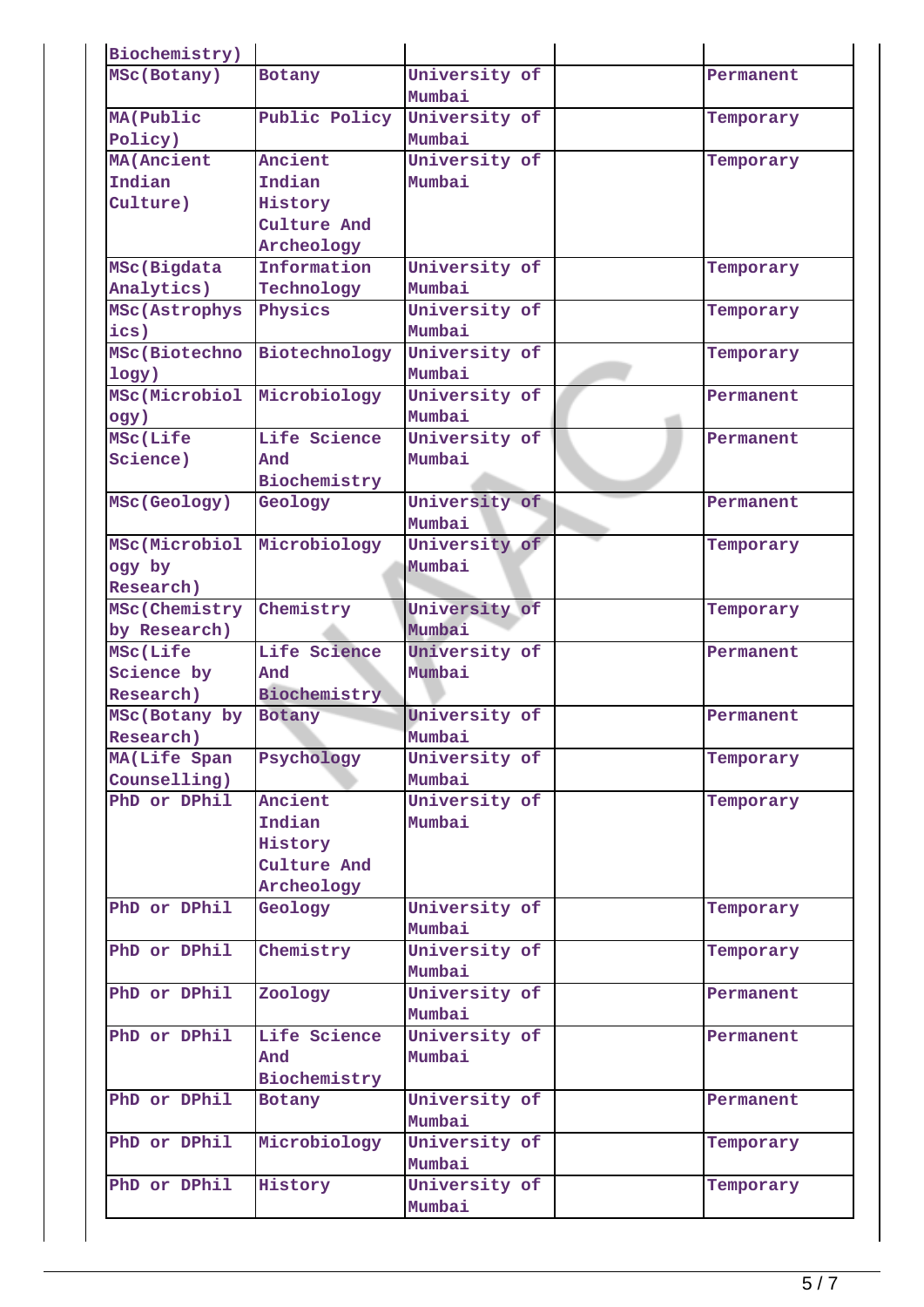|    | <b>View Document</b>                                                                                                                                      |                                                                                                |             |                                                                                          |  |
|----|-----------------------------------------------------------------------------------------------------------------------------------------------------------|------------------------------------------------------------------------------------------------|-------------|------------------------------------------------------------------------------------------|--|
| 22 | Number of Teaching Staff by employment status (permanent / temporary) and by gender                                                                       |                                                                                                |             |                                                                                          |  |
|    | Male                                                                                                                                                      | Female                                                                                         | Transgender | Total                                                                                    |  |
|    | 39                                                                                                                                                        | 58                                                                                             |             | 97                                                                                       |  |
|    | 15                                                                                                                                                        | 10                                                                                             |             | 25                                                                                       |  |
| 23 |                                                                                                                                                           |                                                                                                |             |                                                                                          |  |
|    |                                                                                                                                                           | Number of Non-Teaching Staff by employment status (permanent / temporary) and by gender        |             |                                                                                          |  |
|    | Male                                                                                                                                                      | Female                                                                                         | Transgender | Total                                                                                    |  |
|    | 119                                                                                                                                                       | 24                                                                                             |             | 143                                                                                      |  |
| 24 | Number of Students on roll by gender                                                                                                                      |                                                                                                |             |                                                                                          |  |
|    | Male                                                                                                                                                      | Female                                                                                         | Transgender | Total                                                                                    |  |
|    | 1412                                                                                                                                                      | 2357                                                                                           |             | 3769                                                                                     |  |
|    |                                                                                                                                                           |                                                                                                |             |                                                                                          |  |
| 25 | Does the institution have statutory cells / committees<br>1.Grievance Redressal Committee<br>2. Internal Compliant Committee<br>3. Anti-ragging Committee |                                                                                                |             |                                                                                          |  |
| 26 | Date of establishment of IQAC                                                                                                                             |                                                                                                | 01/07/2000  |                                                                                          |  |
|    |                                                                                                                                                           | The minutes of IQAC meeting and Action Taken<br>Report should be uploaded on the institutional | Date        | <b>View Document</b>                                                                     |  |
|    | website.                                                                                                                                                  |                                                                                                | 25/08/2020  | http://naac.xaviers.e<br>du/wp-content/uploads<br>/2021/05/IQAC Mnts 20<br><u>21.pdf</u> |  |
| 27 |                                                                                                                                                           | Date of submission of AQARs of last 4 years to                                                 |             |                                                                                          |  |
|    | <b>NAAC</b>                                                                                                                                               |                                                                                                | Date        | <b>View Document</b>                                                                     |  |
|    |                                                                                                                                                           |                                                                                                | 27/01/2018  | http://naac.xaviers.e<br>du/wp-content/uploads<br>/2021/05/AOAR 16 17.p<br>$d$ f         |  |
|    |                                                                                                                                                           |                                                                                                | 30/03/2021  | http://naac.xaviers.e<br>du/wp-content/uploads<br>/2021/05/AQAR 19 20.p<br>df            |  |
|    |                                                                                                                                                           |                                                                                                | 19/10/2020  | http://naac.xaviers.e<br>du/wp-content/uploads<br>/2021/05/AOAR 18 19.p<br>df            |  |
|    |                                                                                                                                                           |                                                                                                | 28/12/2018  | http://naac.xaviers.e<br>du/wp-content/uploads<br>/2021/05/AQAR_17_18.p<br>$d$ f         |  |
| 28 |                                                                                                                                                           | Has the institution made statutory declaration on the                                          | Yes         |                                                                                          |  |